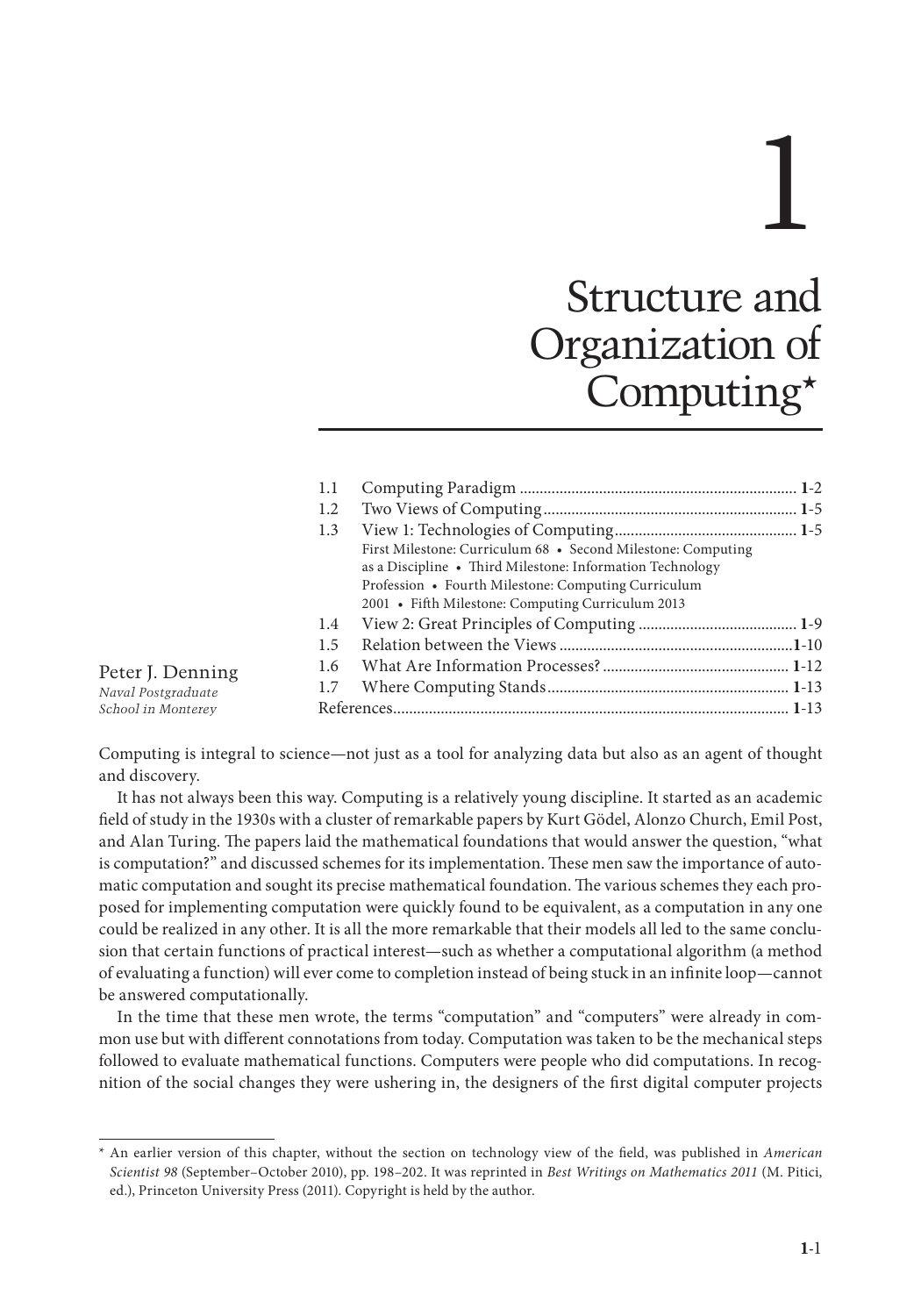all named their systems with acronyms ending in "-AC," meaning automatic computer or something similar—resulting in names such as ENIAC, UNIVAC, and EDSAC.

At the start of World War II, the militaries of the United States and the United Kingdom became interested in applying computation to the calculation of ballistic and navigation tables and the cracking of ciphers. They commissioned projects to design and build electronic digital computers. Only one of the projects completed before the war was over. That was the top-secret project at Bletchley Park in England, which cracked the German Enigma cipher using methods designed by Alan Turing.

Many people involved in those projects went on to start computer companies in the early 1950s. The universities began offering programs of study in the new field in the late 1950s. The field and the industry have grown steadily into a modern behemoth whose Internet data centers are said to consume almost 3% of the world's electricity.

During its youth, computing was an enigma to the established fields of science and engineering. At first, it looked like only the technology applications of math, electrical engineering, or science, depending on the observer. However, over the years, computing seemed to provide an unending stream of new insights, and it defied many early predictions by resisting absorption back into the fields of its roots. By 1980, computing had mastered algorithms, data structures, numerical methods, programming languages, operating systems, networks, databases, graphics, artificial intelligence, and software engineering. Its great technology achievements—the chip, the personal computer, and the Internet—brought it into many lives. These advances stimulated more new subfields, including network science, web science, mobile computing, enterprise computing, cooperative work, cyberspace protection, user-interface design, and information visualization. The resulting commercial applications have spawned new research challenges in social networks, endlessly evolving computation, music, video, digital photography, vision, massive multiplayer online games, user-generated content, and much more.

The name of the field changed several times to keep up with the flux. In the 1940s, it was called *automatic computation*, and in the 1950s, *information processing*. In the 1960s, as it moved into academia, it acquired the name *computer science* in the United States and *informatics* in Europe. By the 1980s, the computing field comprised a complex of related fields including computer science, informatics, computational science, computer engineering, software engineering, information systems, and information technology. By 1990, the term *computing* became the standard for referring to this core group.

## **1.1 Computing Paradigm**

Traditional scientists frequently questioned the name *computer science*. They could easily see an engineering paradigm (design and implementation of systems) and a mathematics paradigm (proofs of theorems) but they could not see much of a science paradigm (experimental verification of hypotheses). Moreover, they understood science as a way of dealing with the natural world, and computers looked suspiciously artificial.

The word "paradigm" for our purposes means a belief system and its associated practices, defining how a field sees the world and approaches the solutions of problems. This is the sense that Thomas Kuhn used in his famous book, *The Structure of Scientific Revolutions* (1962). Paradigms can contain subparadigms: thus, engineering divides into electrical, mechanical, chemical, civil, etc., and science divides into physical, life, and social sciences, which further divide into separate fields of science. [Table 1.1](#page-2-0)  outlines the three paradigms that combined to make the early computing field.

The founders of the field came from all three paradigms. Some thought computing was a branch of applied mathematics, some a branch of electrical engineering, and some a branch of computationaloriented science. During its first four decades, the field focused primarily on engineering: The challenges of building reliable computers, networks, and complex software were daunting and occupied almost everyone's attention. By the 1980s, these challenges largely had been met and computing was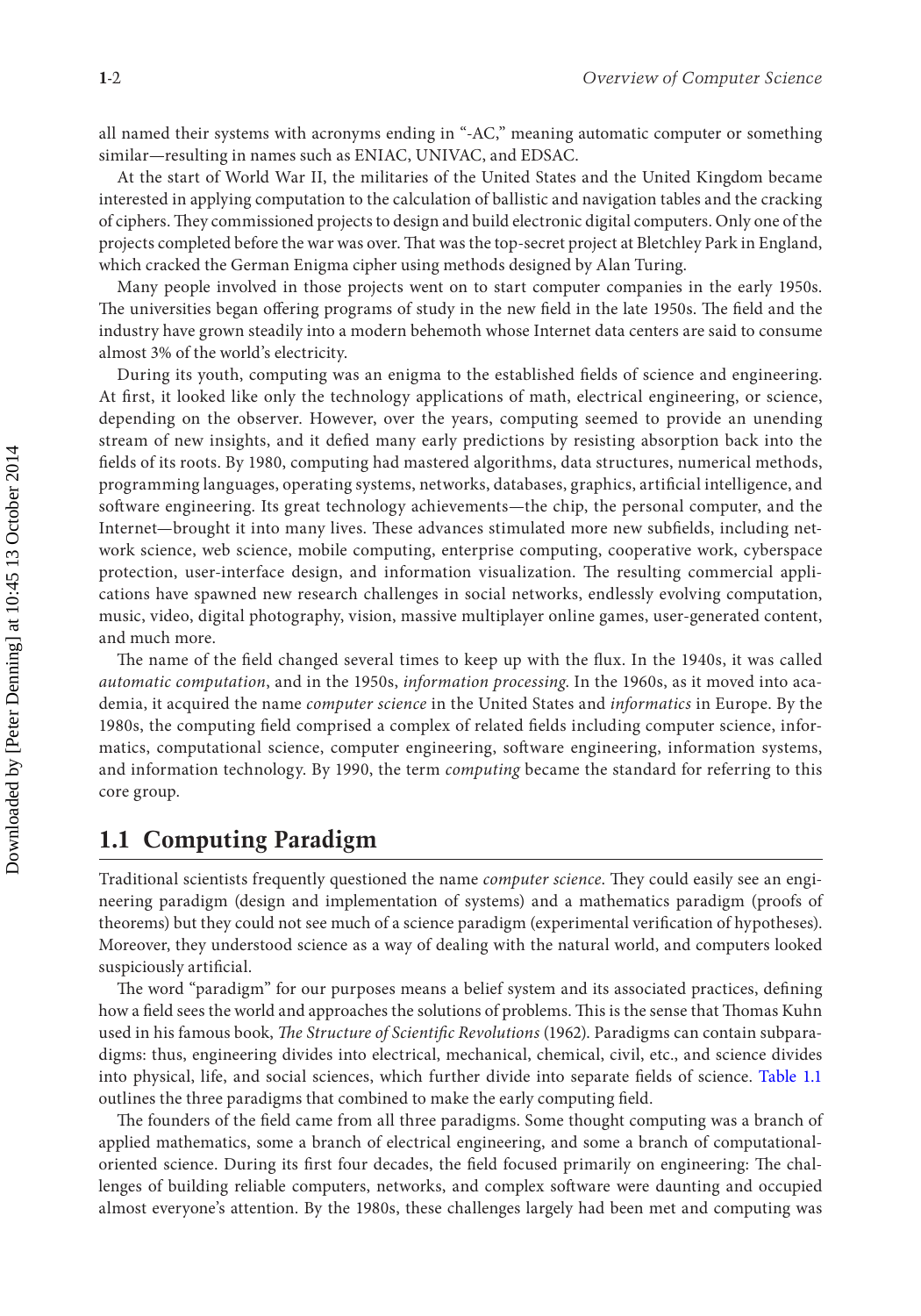|                      | Math                                                              | Science                                                                                   | Engineering                                                                              |
|----------------------|-------------------------------------------------------------------|-------------------------------------------------------------------------------------------|------------------------------------------------------------------------------------------|
| 1. Initiation        | Characterize objects<br>of study (definition).                    | Observe a possible<br>recurrence or pattern of<br>phenomena<br>(hypothesis).              | Create statements about<br>desired system actions<br>and responses<br>(requirements).    |
| 2. Conceptualization | Hypothesize possible<br>relationships among<br>objects (theorem). | Construct a model that<br>explains the<br>observation and enables<br>predictions (model). | Create formal statements<br>of system functions and<br>interactions<br>(specifications). |
| 3. Realization       | Deduce which<br>relationships are<br>true (proof).                | Perform experiments<br>and collect data<br>(validate).                                    | Design and implement<br>prototypes (design).                                             |
| 4. Evaluation        | Interpret results.                                                | Interpret results.                                                                        | Test the prototypes.                                                                     |
| 5. Action            | Act on results (apply).                                           | Act on results (predict).                                                                 | Act on results (build).                                                                  |

<span id="page-2-0"></span>**TABLE 1.1** Subparadigms Embedded in Computing

spreading rapidly into all fields, with the help of networks, supercomputers, and personal computers. During the 1980s, computers had become powerful enough that science visionaries could see how to use them to tackle the hardest, "grand challenge" problems in science and engineering. The resulting "computational science" movement involved scientists from all countries and culminated in the US Congress's adopting the High Performance Computing and Communications (HPCC) act of 1991 to support research on a host of large computational problems.

Today, there is agreement that computing *exemplifies* science and engineering and that neither science nor engineering *characterizes* computing. Then what does? What is computing's paradigm?

The leaders of the field struggled with the paradigm question ever since the beginning. Along the way, there were three waves of attempts to unify views. Newell et al. (1967) led the first one. They argued that computing was unique among all the sciences in its study of information processes. Simon (1996), a Nobel laureate in Economics, went so far as to call computing a science of the artificial. Amarel (1971) endorsed this basic idea and added an emphasis on interactions with other fields. A catchphrase of this wave was that "computing is the study of phenomena surrounding computers."

The second wave focused on programming, the art of designing algorithms that produced information processes. In the early 1970s, computing pioneers Edsger Dijkstra and Donald Knuth took strong stands favoring algorithm analysis as the unifying theme. A catchphrase of this wave was "computer science equals programming." In recent times, this view has foundered because the field has expanded well beyond programming, whereas public understanding of a programmer has narrowed to just those who write code.

The third wave came as a result of the NSF-funded Computer Science and Engineering Research Study (COSERS), led by Bruce Arden in the late 1970s. Its catchphrase was "computing is the automation of information processes." Although its final report successfully exposed the science of computing and explained many esoteric aspects to the layperson, its central view did not catch on.

An important aspect of all three definitions was the positioning of the computer as the object of attention. The computational science movement of the 1980s began to step away from that notion, adopting the view that computing is not only a tool for science but also a new method of thought and discovery in science. The process of dissociating from the computer as the focal center came to completion in the late 1990s when leaders of the field of biology—epitomized by Nobel laureate David Baltimore (2001) and echoing cognitive scientist Douglas Hofstadter (1985)—said that biology had become an information science and DNA translation is a natural information process. Many computer scientists have joined biologists in research to understand the nature of DNA information processes and to discover what algorithms might govern them.

Take a moment to savor this distinction that biology makes. First, some information processes are natural. Second, we do not know whether all natural information processes are produced by algorithms.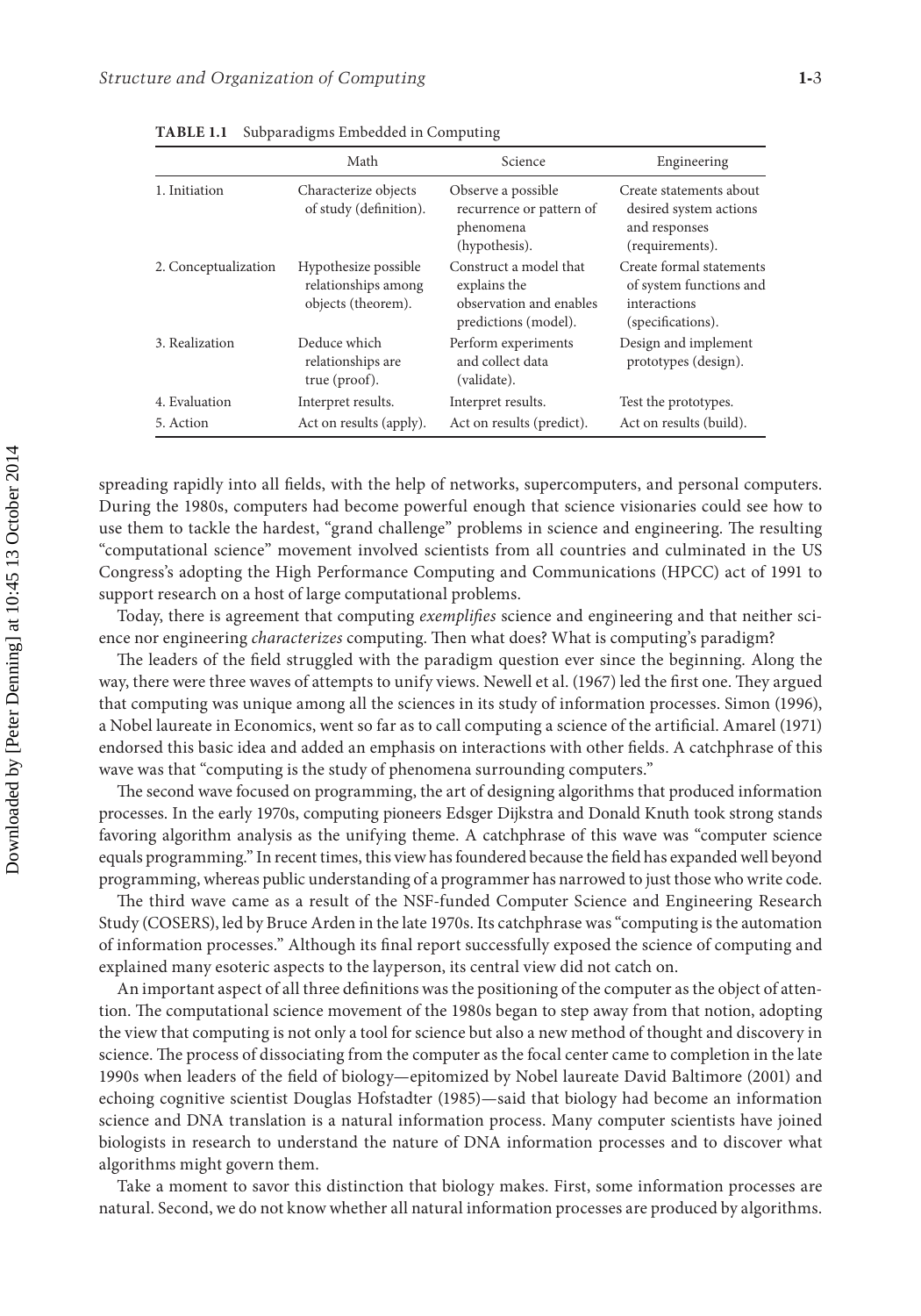The second statement challenges the traditional view that algorithms (and programming) are at the heart of computing. Information processes may be more fundamental than algorithms.

Scientists in other fields have come to similar conclusions. They include physicists working with quantum computation and quantum cryptography, chemists working with materials, economists working with economic systems, cognitive scientists working with brain processes, and social scientists working with networks. All have said that they discovered information processes in their disciplines' deep structures. Stephen Wolfram (2002), a physicist and creator of the software program *Mathematica*, went further, arguing that information processes underlie every natural process in the universe.

All this leads us to the modern catchphrase: "Computing is the study of information processes, natural and artificial." The computer is a tool in these studies but is not the object of study. Dijkstra once said: "Computing is no more about computers than astronomy is about telescopes."

The term *computational thinking* has become popular to refer to the mode of thought that accompanies design and discovery done with computation (Wing 2006). This term was originally called *algorithmic thinking* in the Newell et al. (1960) and was widely used in the 1980s as part of the rationale for computational science. To think computationally is to interpret a problem as an information process and then seek to discover an algorithmic solution. It is a very powerful paradigm that has led to several Nobel Prizes.

All this suggests that computing has developed a paradigm all its own (Denning and Freeman 2009). Computing is no longer just about algorithms, data structures, numerical methods, programming languages, operating systems, networks, databases, graphics, artificial intelligence, and software engineering, as it was prior to 1990. It now also includes exciting new subjects including Internet, web science, mobile computing, cyberspace protection, user-interface design, and information visualization. The resulting commercial applications have spawned new research challenges in social networking, endlessly evolving computation, music, video, digital photography, vision, massive multiplayer online games, user-generated content, and much more.

The computing paradigm places a strong emphasis on the scientific (experimental) method to understand computations. Heuristic algorithms, distributed data, fused data, digital forensics, distributed networks, social networks, and automated robotic systems, to name a few, are often too complex for mathematical analysis but yield to the scientific method. These scientific approaches reveal that *discovery* is as important as *construction* or *design*. Discovery and design are closely linked: the behavior of many large designed systems (such as the web) is discovered by observation; we design simulations to imitate discovered information processes. Moreover, computing has developed search tools that are helping make scientific discoveries in many fields.

The central focus of the computing paradigm can be summarized as information processes—natural or constructed processes that transform information. They can be discrete or continuous.

[Table 1.2 s](#page-4-0)ummarizes the computing paradigm with this focus. While it contains echoes of engineering, science, and mathematics, it is distinctively different because of its central focus on information processes (Denning and Freeman 2009). It allows engineering and science to be present together without having to choose.

There is an interesting distinction between computational expressions and the normal language of engineering, science, and mathematics. Engineers, scientists, and mathematicians endeavor to position themselves as outside observers of the objects or systems they build or study. Outside observers are purely representational. Thus, traditional blueprints, scientific models, and mathematical models are not executable. (However, when combined with computational systems, they give automatic fabricators, simulators of models, and mathematical software libraries.) Computational expressions are not constrained to be outside the systems they represent. The possibility of self-reference makes for very powerful computational schemes based on recursive designs and executions and also for very powerful limitations on computing, such as the noncomputability of halting problems. Self-reference is common in natural information processes; the cell, for example, contains its own blueprint.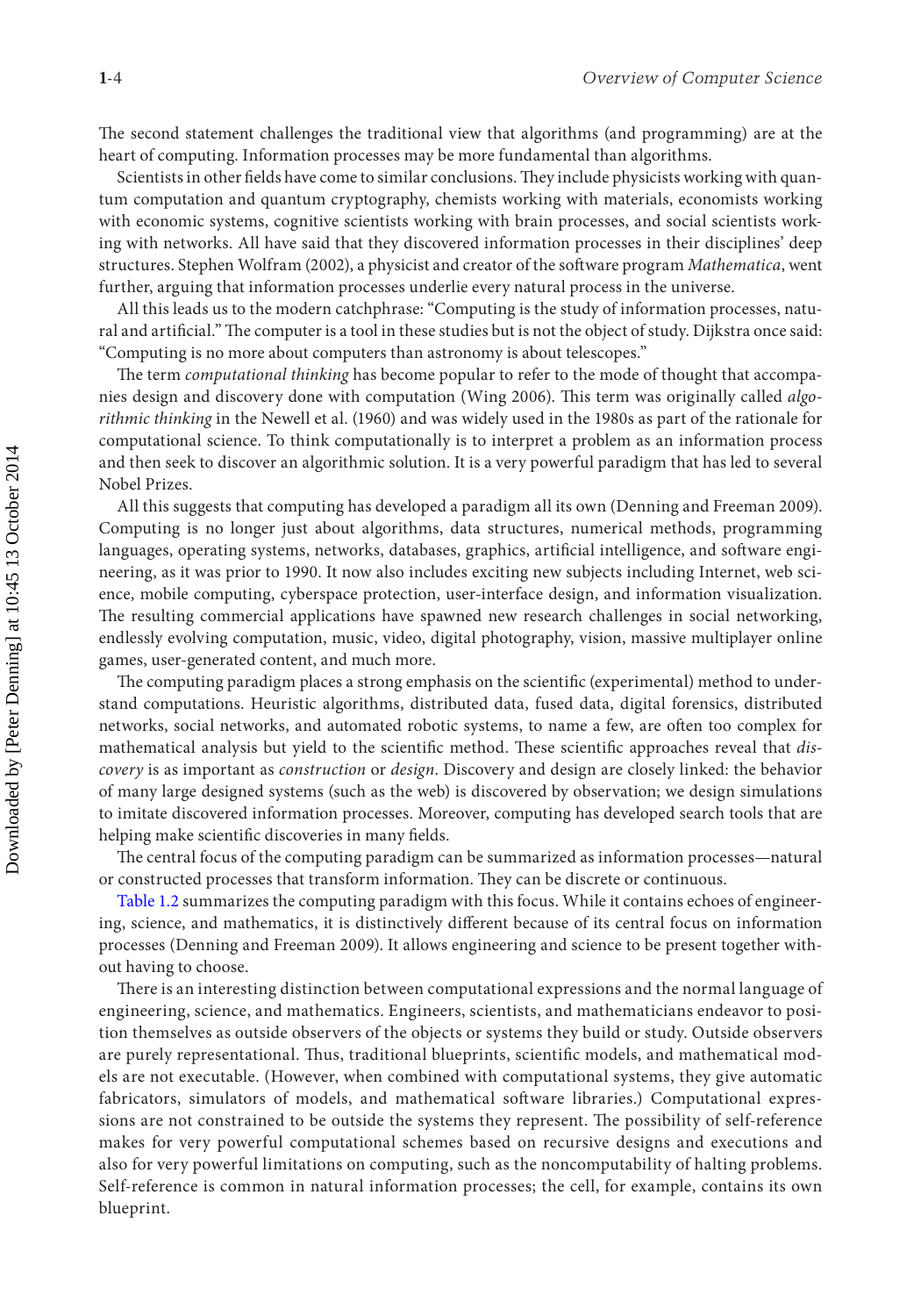|                      | Computing                                                                                                                                                                                   |
|----------------------|---------------------------------------------------------------------------------------------------------------------------------------------------------------------------------------------|
| 1. Initiation        | Determine if the system to be built (or observed) can be<br>represented by information processes, either finite<br>(terminating) or infinite (continuing interactive).                      |
| 2. Conceptualization | Design (or discover) a computational model (e.g., an<br>algorithm or a set of computational agents) that generates<br>the system's behaviors.                                               |
| 3. Realization       | Implement designed processes in a medium capable of<br>executing its instructions. Design simulations and models<br>of discovered processes. Observe behaviors of information<br>processes. |
| 4. Evaluation        | Test the implementation for logical correctness, consistency<br>with hypotheses, performance constraints, and meeting<br>original goals. Evolve the realization as needed.                  |
| 5. Action            | Put the results to action in the world. Monitor for<br>continued evaluation.                                                                                                                |

<span id="page-4-0"></span>**TABLE 1.2** The Computing Paradigm

# **1.2 Two Views of Computing**

Part of a scientific paradigm is a description of the knowledge of the field, often referred to as the "body of knowledge." Within the computing paradigm, two descriptions of the computing body of knowledge have grown up. They might be called a technology interpretation and a principles interpretation.

Before 1990, most computing scientists would have given a technological interpretation, describing the field in terms of its component technologies. After 1990, the increasingly important science aspect began to emphasize the fundamental principles that empower and constrain the technologies.

In reality, these two interpretations are complementary. They both see the same body of knowledge, but in different ways. The technological view reflects the way the field has evolved around categories of technology; many of these categories reflect technical specialties and career paths. The science view reflects a deeper look at timeless principles and an experimental outlook on modeling and validation in computing.

These two views are discussed in Sections 1.3 and 1.4.

## **1.3 View 1: Technologies of Computing**

Over the years, the ACM and Institute of Electrical and Electronics Engineers Computer Society (IEEECS) collaborated on a computing body of knowledge and curriculum recommendations for computer science departments. The milestones of this process give a nice picture of the technological development of the field.

#### **1.3.1 First Milestone: Curriculum 68**

In the mid-1960s, the ACM (with help from people in IEEECS) undertook the task to define curriculum recommendations for schools that wished to offer degrees in the new field of computer science (ACM 1968). Their report said that the field consisted of three main parts:

```
Information structures and processes
Information processing systems
Methodologies
```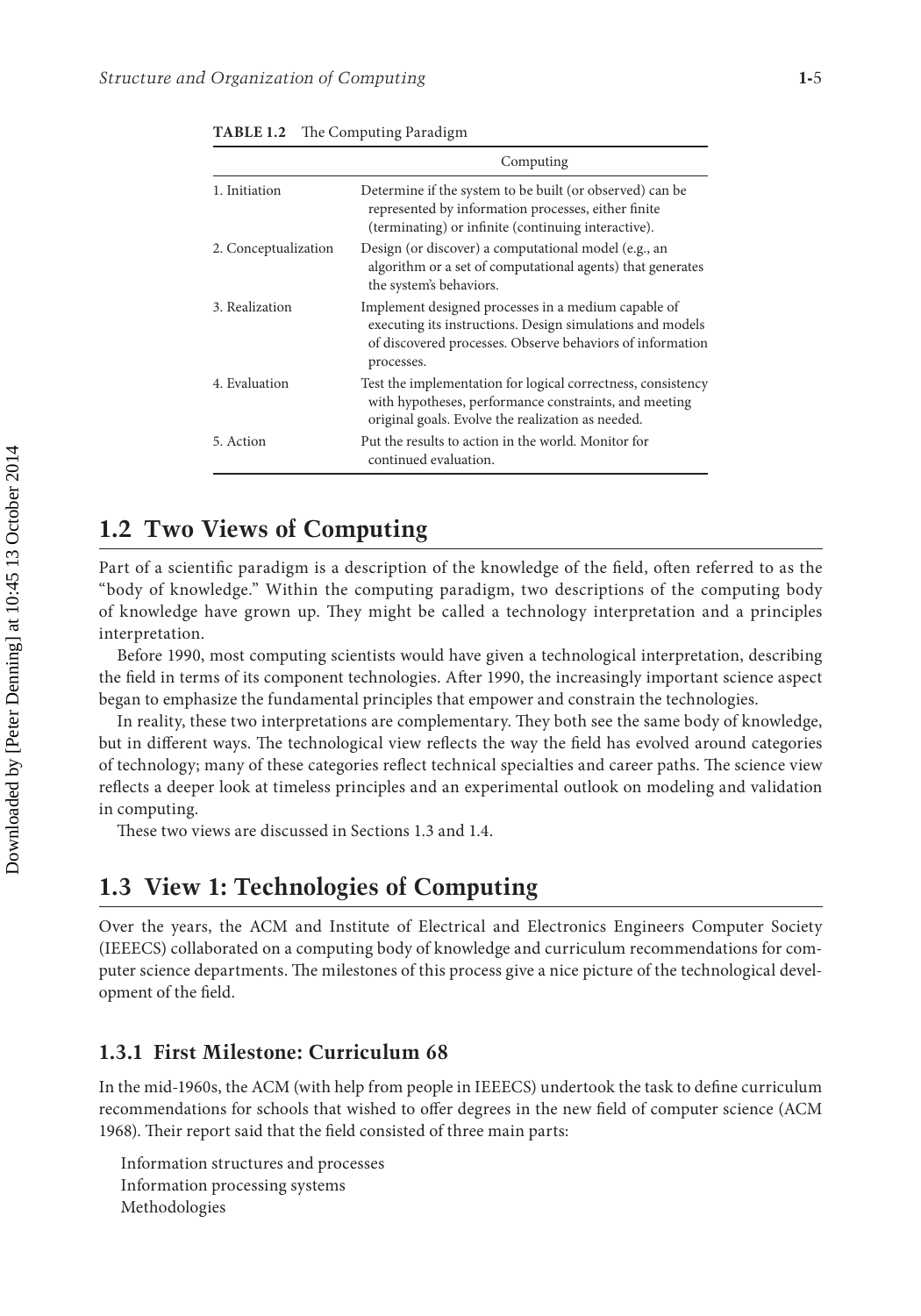The methodologies included design approaches for software and applications. The core material was mostly the mathematical underpinnings for the parts listed earlier:

Algorithms Programming Data structures Discrete math Logic circuits Sequential machines Parsing Numerical methods

Many computer science departments adopted these recommendations.

#### **1.3.2 Second Milestone: Computing as a Discipline**

The ACM and IEEECS formally joined forces in 1987 to defend computing curricula from a bastardized view that "CS = programming." Around Donald Knuth and Edsger Dijkstra (1970) started making strong and eloquent cases for formal methods of software design, analysis, and construction. They said "we are all programmers" trying to employ powerful intellectual tools to tame complexity and enable correct and dependable software. Although computer scientists understood a programmer as highly skilled expert at these things, the public view of programmers was narrowing to low-level coders, who occasionally caused trouble by hacking into other people's systems.

The committee laid out a model of the computing field that emphasized its breadth, showing that it is much richer than simply programming (Denning et al. 1989). Table 1.3 depicts the  $9 \times 3$  matrix model of the computing field offered by the committee. Theory, abstraction, and design were used in the report for the mathematics, science, and engineering paradigms, respectively. The report gave details about what ideas and technologies fit into each of the 27 boxes in the matrix. It became the basis for a major ACM/IEEE curriculum revision in 1991.

Although this effort had a strong internal influence on the curriculum, it had little external influence on the perception that "CS=programming." In fact, that perception was alive and well in the early 2000s when enrollments declined by over 50%.

#### **1.3.3 Third Milestone: Information Technology Profession**

In 1998, the ACM launched an "IT profession" initiative, based on a widely held perception that the field had evolved from a discipline to a profession (Denning 1998, Denning 2001, Holmes 2000). The initiative responded to three trends: the growing interest in the industry for professional standards (especially in safety-critical systems), organized professional bodies representing various specialties,

| Topic Area                              | Theory | Abstraction | Design |
|-----------------------------------------|--------|-------------|--------|
| 1. Algorithms and data structures       |        |             |        |
| 2. Programming languages                |        |             |        |
| 3. Architecture                         |        |             |        |
| 4. Operating systems and networks       |        |             |        |
| 5. Software engineering                 |        |             |        |
| 6. Databases and information retrieval  |        |             |        |
| 7. Artificial intelligence and robotics |        |             |        |
| 8. Graphics                             |        |             |        |
| 9. Human-computer interaction           |        |             |        |

**TABLE 1.3** Matrix Model of Computing Discipline, 1989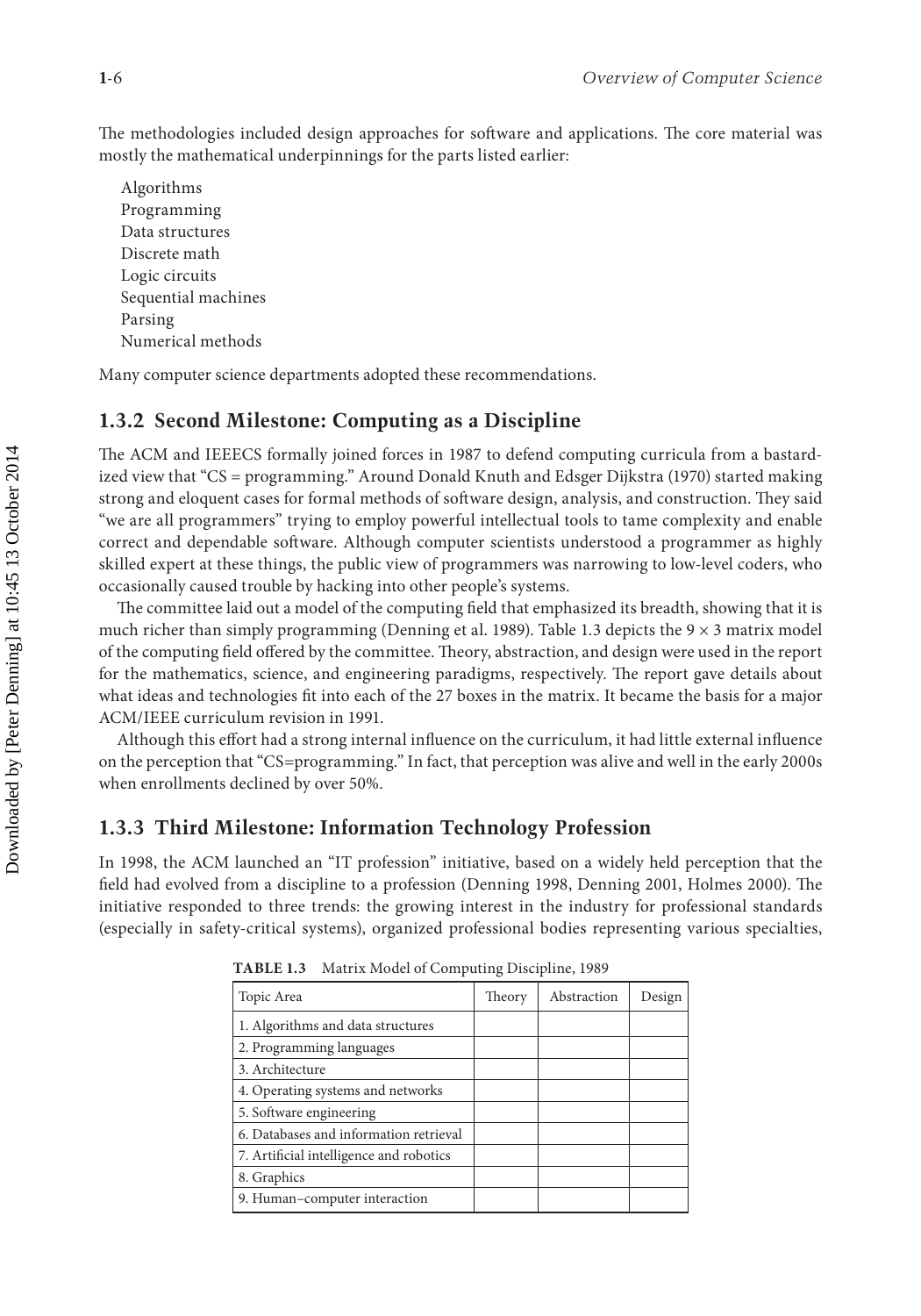| IT-Core Disciplines        | IT-Intensive Disciplines       | IT-Supportive Occupations |  |
|----------------------------|--------------------------------|---------------------------|--|
| Artificial intelligence    | Aerospace engineering          | Computer technician       |  |
| Computer science           | <b>Bioinformatics</b>          | Help desk technician      |  |
| Computer engineering       | Cognitive science              | Network engineer          |  |
| Computational science      | Cryptography                   | Professional IT trainer   |  |
| Database engineering       | Digital library science        | Security specialist       |  |
| Graphics                   | E-commerce                     | System administrator      |  |
| Human-computer interaction | Economics                      | Web services designer     |  |
| Network engineering        | Genetic engineering            | Web identity designer     |  |
| Operating systems          | Information science            | Database administrator    |  |
| Performance engineering    | Information systems            |                           |  |
| Robotics                   | Public policy and privacy      |                           |  |
| Scientific computing       | Quantum computing              |                           |  |
| Software architecture      | Instructional design           |                           |  |
| Software engineering       | Knowledge engineering          |                           |  |
| System security            | Management information systems |                           |  |
|                            | Material science               |                           |  |
|                            | Multimedia design              |                           |  |
|                            | Telecommunications             |                           |  |

**TABLE 1.4** The Profession of Information Technology

and a university movement to establish degree programs in information technology. The ACM leadership concluded that the computing field met the basic criteria for a profession and that it was time for ACM to configure itself accordingly.

Table 1.4 is an inventory ACM made of the organized groups in the field. They saw IT professionals as a much larger and more diverse group than computer scientists and engineers, with at least 42 organized affinity groups in three categories. The first category comprises the major technical areas of IT and spans the intellectual core of the field. The second category comprises other well-established fields that are intensive users of IT; they draw heavily on IT and often make novel contributions to computing. The third category comprises areas of skill and practice necessary to keep and support the IT infrastructures that everyone uses. Allen Tucker and Peter Wegner (1996) also noted the dramatic growth and professionalization of the field and its growing influence on many other fields.

Unfortunately, the talk about "profession" led to a new round of terminological confusion. A profession is a social structure that includes many disciplines, but it is not a discipline in its own right. IT is not a field of research; the core disciplines (left column) and partner disciplines (middle column) attend to the research. To what does the term "computing field" refer in this context?

A decade later, it was clear that this interpretation of the field did not match what had actually evolved (Denning and Freeman 2009). The popular label IT did not reconcile the three parts of the computing field under a single umbrella unique to computing. IT now connotes technological infrastructure and its financial and commercial applications, but not the core technical aspects of computing.

#### **1.3.4 Fourth Milestone: Computing Curriculum 2001**

The ACM and IEEECS Education Boards were more cautious than ACM leadership in embracing an IT profession when they undertook a curriculum review and revision in 1999. They focused on the core specialties (first column in [Table 1.2\)](#page-4-0) and identified the computing discipline with these six academic specialties:

EE—Electrical engineering

- CE—Computer engineering
- CS—Computer science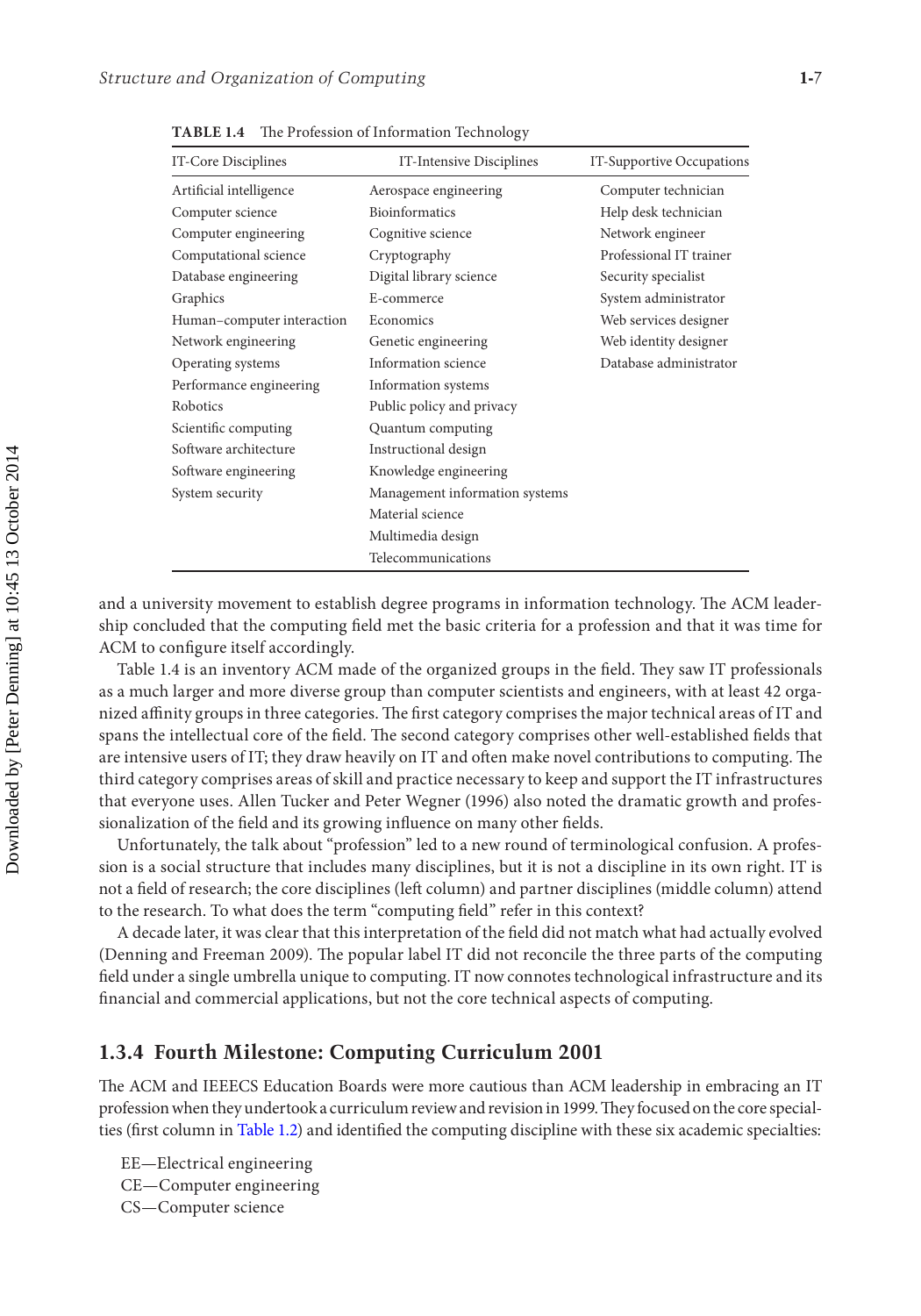SWE—Software engineering IS—Information systems IT—Information technology

It was understood that students interested in hardware would enroll in an EE or CE program; students interested in software in a CE, CS, or SWE program; and students interested in organizational and enterprise aspects would enroll in IS or IT programs. Here, the term "IT" is far from what the IT profession initiative envisioned—it refers simply to a set of degree programs that focus on organizational applications of computing technology.

The CC2001 committee organized the body of knowledge into 14 main categories, as follows:

Algorithms and complexity Architecture and organization Computational science Discrete structures Graphics and visual computing Human–computer interaction Information management Intelligent systems Net-centric computing Operating systems Programming fundamentals Programming languages Social and professional issues Software engineering

There were a total of 130 subcategories. The body of knowledge had 50% more categories than a decade before!

## **1.3.5 Fifth Milestone: Computing Curriculum 2013**

The ACM and IEEECS again collaborated on a ten-year review of the computing curriculum. They learned that the field had grown from 14 to 18 knowledge areas since the 2001 review:

Algorithms and complexity Architecture and organization Computational science Discrete structure Graphics and visual computing Human–computer interaction Information assurance and security Information management Intelligent systems Networking and communications Operating systems Platform-based development Parallel and distributed computing Programming languages Software development fundamentals Software engineering Systems fundamentals Social and professional issues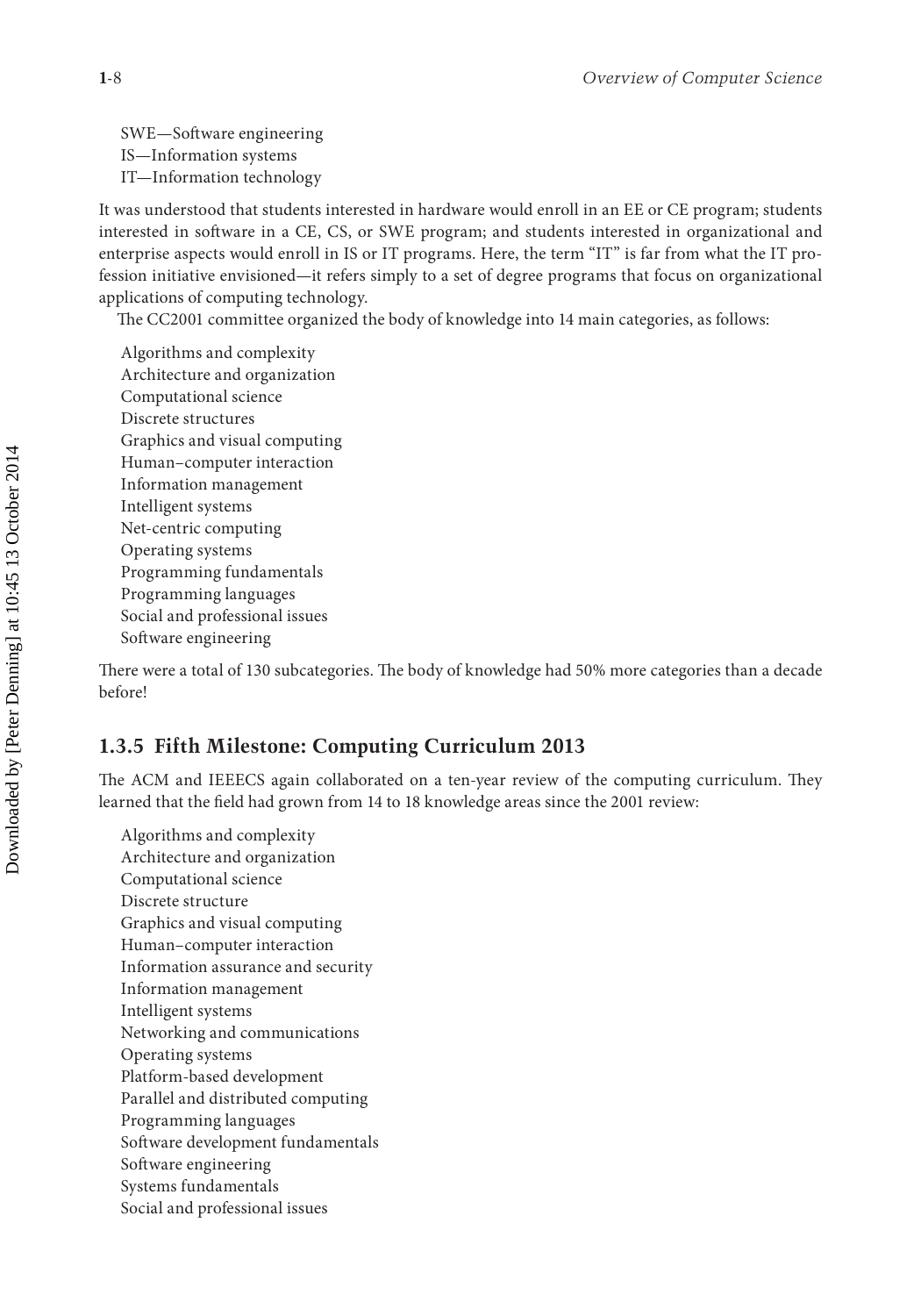The committee was concerned about the pressure to increase the size of the computer science core. They calculated that the 2001 curriculum recommended 280 core hours and an update in 2008 increased that to 290. The core hours to cover the list earlier would be 305. They divided the core into two parts. Tier 1, the "must have" knowledge, and Tier 2, the "good to have" knowledge. They recommended that individual departments choose at least 80% of the Tier 2 courses, for a total of 276 hours, leaving plenty of time for electives in a student's specialization area.

When ACM issued Curriculum 68, most of us believed that every computer scientist should know the entire core. Today, that is very difficult, even for seasoned computer scientists, since the field has grown so much since 1968.

# **1.4 View 2: Great Principles of Computing**

The idea of organizing the computing body of knowledge around the field's fundamental principles is not new. Many of the field's pioneers were deeply concerned about why computing seemed like a new field, not a subset of other fields like mathematics, engineering, or science. They spent considerable effort to explain what they were doing in terms of the fundamental principles they worked with. Prominent examples are Turing's paper (1937); the essays of Newell et al. (1967); Simon's book (1996); and Arden's COSERS report (1971, 1983). In subsets of the field, thinkers ferreted out the fundamental principles. Examples are Coffman and Denning (1973) on operating systems, Kleinrock (1975) on queueing systems, Hillis (1999) on the nature of computing machines, and Harel (2003) on algorithms and limits of computing.

This viewpoint, however, stayed in the background. I think the reason was simply that for many years, we were concerned with the engineering problems of constructing computers and networks that worked reliably. Most computer scientists were occupied solving engineering problems. The ones most interested in fundamental principles were the ones interested in theory. By 1990, we had succeeded beyond our wildest dreams with the engineering. However, our descriptions of the field looked like combinations of engineering and mathematics. Many outsiders wondered what the word "science" was doing in our title.

When the computational science movement began in the 1980s, many computer scientists felt like they were being excluded. Computational scientists, for their part, did not realize that computer scientists were interested in science. A growing number of us became interested in articulating the science side of computing. It was not easy, because many scientists agreed with Herb Simon (1996), that we are at best a science of the artificial, but not a real science. Real sciences, in their opinions, dealt with naturally occurring processes.

But by 1990, prominent scientists were claiming to have discovered natural information processes, such as in biology, quantum physics, economics, and chemistry. This gave new momentum to our efforts to articulate a science-oriented view of computing (Denning 2005, Denning 2007).

Inspired by the great principles work of James Trefil and Robert Hazen (1996) for science, my colleagues and I have developed the Great Principles of Computing framework to accomplish this goal (Denning 2003, Denning and Martell 2004). Computing principles fall into seven categories: computation, communication, coordination, recollection, automation, evaluation, and design ([Table 1.5](#page-9-0)).

Each category is a perspective on computing: a window into the computing knowledge space. The categories are not mutually exclusive. For example, the Internet can be seen as a communication system, a coordination system, or a storage system. We have found that most computing technologies use principles from all seven categories. Each category has its own weight in the mixture, but they are all there.

In addition to the principles, which are relatively static, we need to take account of the dynamics of interactions between computing and other fields. Scientific phenomena can affect each other in one of two ways: implementation and influence. A combination of existing things implements a phenomenon by generating its behaviors. Thus, digital hardware physically implements computation, artificial intelligence implements aspects of human thought, a compiler implements a high-level language with machine code, hydrogen and oxygen implement water, and complex combinations of amino acids implement life.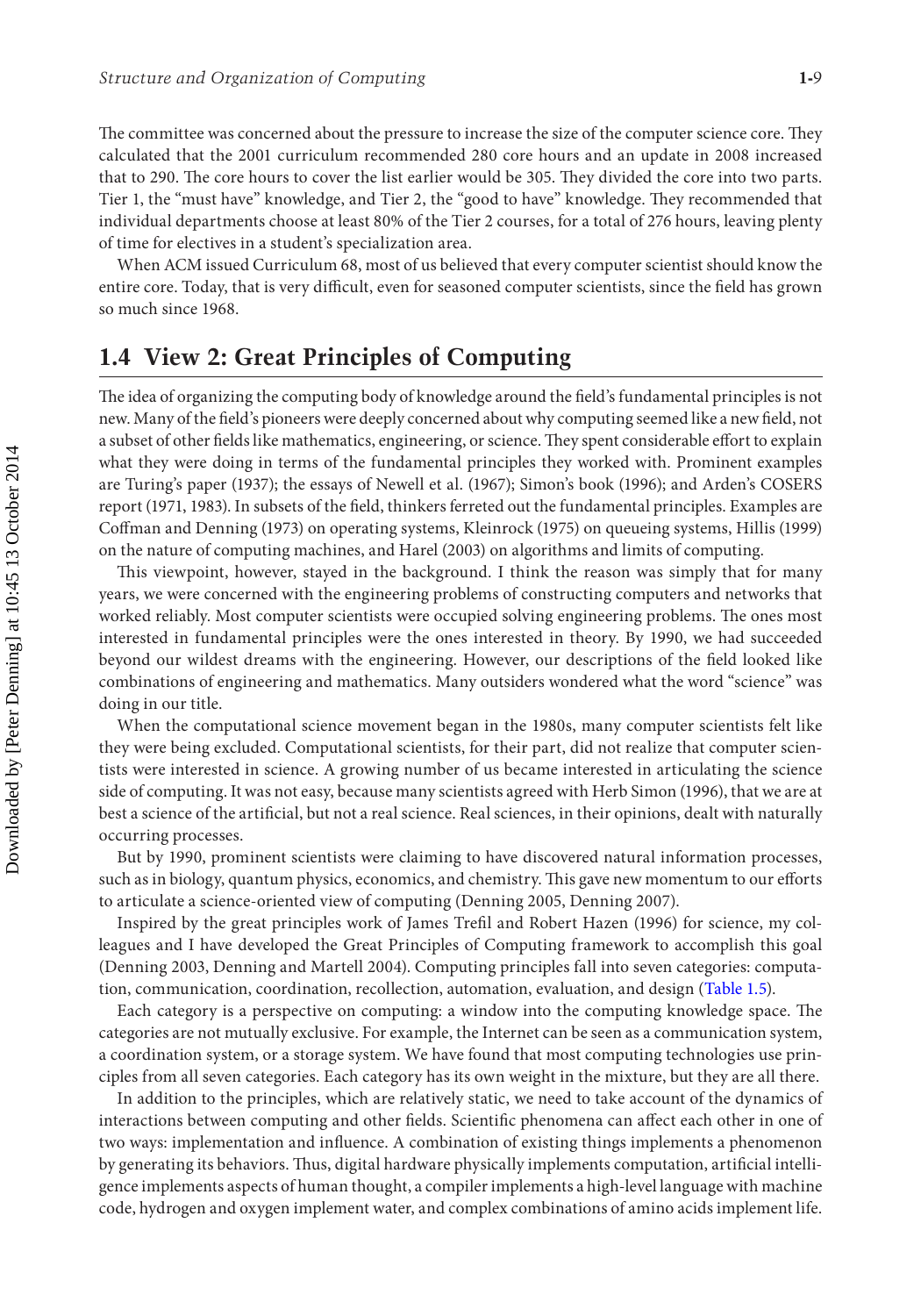| Category      | Focus                                                                    | Examples                                                                                                                                                                                                                                                                                                    |
|---------------|--------------------------------------------------------------------------|-------------------------------------------------------------------------------------------------------------------------------------------------------------------------------------------------------------------------------------------------------------------------------------------------------------|
| Computation   | What can and cannot be computed                                          | Classifying complexity of problems in terms of<br>the number of computational steps to achieve<br>a solution. Is P=NP? Quantum computation.                                                                                                                                                                 |
| Communication | Reliably moving information<br>between locations                         | Information measured as entropy.<br>Compression of files, error-correcting codes,<br>cryptography.                                                                                                                                                                                                          |
| Coordination  | Achieving unity of operation from<br>many autonomous computing<br>agents | Protocols that eliminate conditions that cause<br>indeterminate results. Choice uncertainty:<br>cannot choose between two near<br>simultaneous signals within a deadline.<br>Protocols that lead the parties to common<br>beliefs about each other's system.                                                |
| Recollection  | Representing, storing, and<br>retrieving information from<br>media       | All storage systems are hierarchical, but no<br>storage system can offer equal access time to<br>all objects. Locality principle: all<br>computations favor subsets of their data<br>objects in any time interval. Because of<br>locality, no storage system can offer equal<br>access time to all objects. |
| Automation    | Discovering algorithms for<br>information processes                      | Most heuristic algorithms can be formulated<br>as searches over enormous data spaces.<br>Human memory and inference are statistical<br>phenomena described by Bayes Rule. Many<br>human cognitive processes can be modeled<br>as information processes.                                                     |
| Evaluation    | Predicting performance of complex<br>systems                             | Most computational systems can be modeled<br>as networks of servers whose fast solutions<br>yield close approximations of real throughput<br>and response time.                                                                                                                                             |
| Design        | Structuring software systems for<br>reliability and dependability        | Complex systems can be decomposed into<br>interacting modules and virtual machines<br>following the principles of information<br>hiding and least privilege. Modules can be<br>stratified by layers corresponding to time<br>scales of events that manipulate objects.                                      |

<span id="page-9-0"></span>**TABLE 1.5** Great Principles of Computing

Influence occurs when two phenomena interact with each other. Atoms arise from the interactions among the forces generated by protons, neutrons, and electrons. Galaxies interact via gravitational waves. Humans interact with speech, touch, and computers. Interactions exist across domains as well as within domains. For example, computation influences physical action (electronic controls), life processes (DNA translation), and social processes (games with outputs). [Table 1.6](#page-10-0) illustrates interactions between computing and each of the physical, life, and social sciences as well as within computing itself. There can be no question about the pervasiveness of computing in all fields of science.

## **1.5 Relation between the Views**

The technology and the principles views discussed earlier are two different interpretations of the same knowledge space. They are alternatives for expressing the computing body of knowledge.

The same principle may appear in several technologies, and a particular technology likely relies on several principles. The set of active principles (those used in at least one technology) evolves much more slowly than the technologies.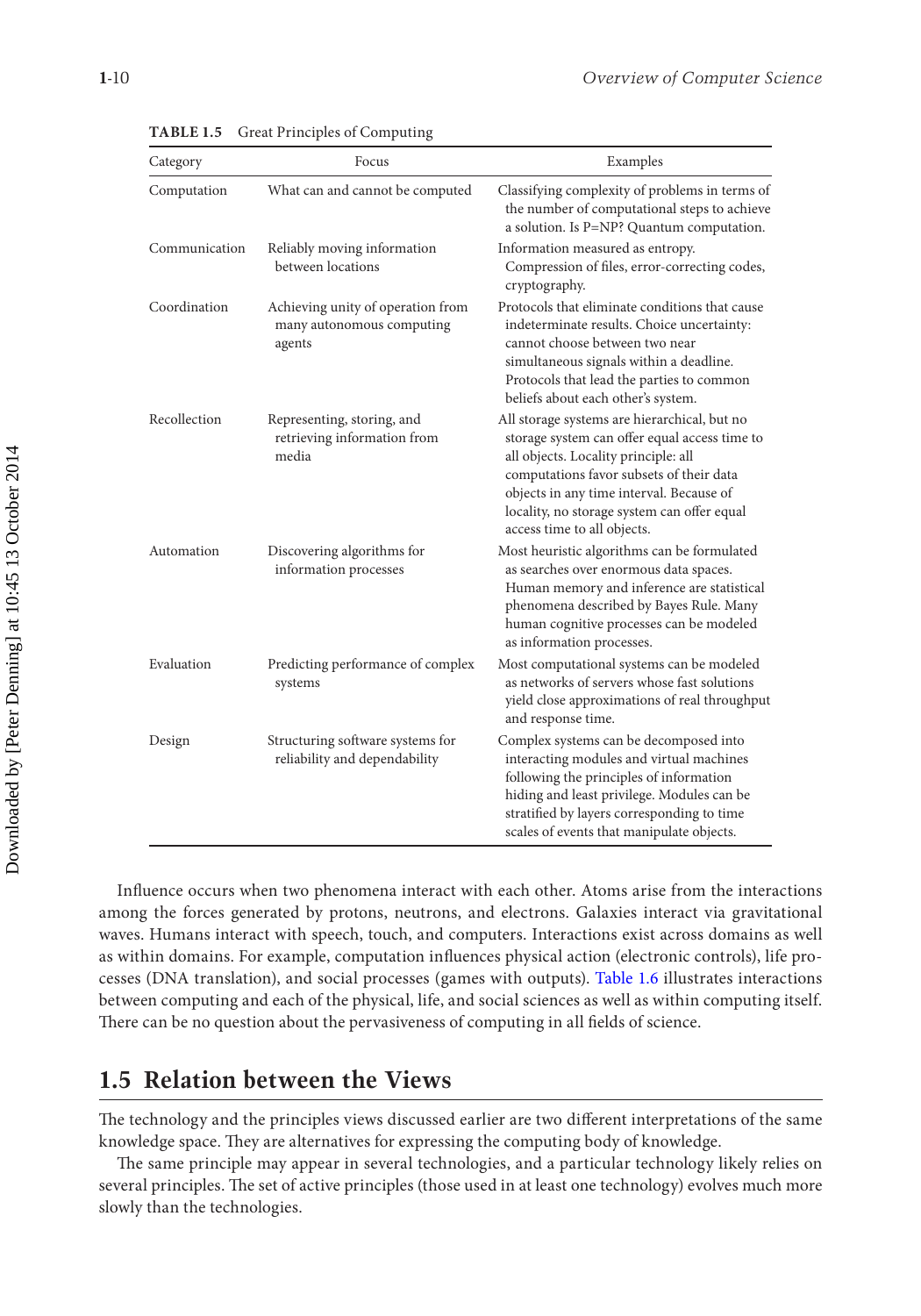|                            | Physical                                                                                    | Social                                                                                      | Life                                                                                  | Computing                                                                                            |
|----------------------------|---------------------------------------------------------------------------------------------|---------------------------------------------------------------------------------------------|---------------------------------------------------------------------------------------|------------------------------------------------------------------------------------------------------|
| Implemented by             | Mechanical, optical,<br>electronic.<br>quantum, and<br>chemical<br>computing                | Wizard of Oz.<br>mechanical robots,<br>human cognition,<br>games with inputs<br>and outputs | Genomic, neural,<br>immunological,<br>DNA transcription,<br>evolutionary<br>computing | Compilers, OS,<br>emulation, reflection,<br>abstractions.<br>procedures,<br>architectures, languages |
| Implements                 | Modeling,<br>simulation.<br>databases, data<br>systems, quantum<br>cryptography             | Artificial intelligence,<br>cognitive modeling,<br>autonomic systems                        | Artificial life,<br>biomimetics,<br>systems biology                                   |                                                                                                      |
| Influenced by              | Sensors, scanners,<br>computer vision,<br>optical character<br>recognition,<br>localization | Learning,<br>programming, user<br>modeling,<br>authorization, speech<br>understanding       | Eye, gesture,<br>expression, and<br>movement<br>tracking,<br>biosensors               | Networking, security,<br>parallel computing,<br>distributed systems,<br>grids                        |
| Influences                 | Locomotion.<br>fabrication.<br>manipulation,<br>open-loop control                           | Screens, printers,<br>graphics, speech<br>generation, network<br>science                    | Bioeffectors, haptics,<br>sensory immersion                                           |                                                                                                      |
| Bidirectional<br>influence | Robots, closed-loop<br>control                                                              | Human-computer<br>interaction, games                                                        | Brain-computer<br>interfaces                                                          |                                                                                                      |

<span id="page-10-0"></span>**TABLE 1.6** Examples of Computing Interacting with Other Domains

While the two styles of framework are different, they are strongly connected. To see the connection, imagine a 2D matrix. The rows name technologies, and the columns name categories of principles. The interior of the matrix is the knowledge space of the field.

Imagine someone who wants to enumerate all the principles involved with a technology. If the matrix is already filled in, the answer is simply to read the principles from the row of the matrix. Otherwise, fill it in by analyzing the technology for principles in each of the seven categories. In the figure later, we see that the security topic draws principles from all seven categories.

|          | Computation                     | Communication             | Coordination                           | Recollection                        | Automation                           | Evaluation                              | Design                          |  |
|----------|---------------------------------|---------------------------|----------------------------------------|-------------------------------------|--------------------------------------|-----------------------------------------|---------------------------------|--|
| Security | O(.) of encryption<br>functions | Secrecy<br>authentication | Key distr protocol<br>zero knowl proof | Confinement<br>partitioning for MLS | Instrusion detection<br>biometric id | Protocol perform<br>under various loads | End-to-end<br>layered functions |  |
|          |                                 | covert channels           |                                        | reference monitor                   |                                      |                                         | virtual machines                |  |

Within the principles framework, someone can enumerate all the technologies that employ a particular principle. In the example later, we see that the coordination category contributes principles to all the technologies listed.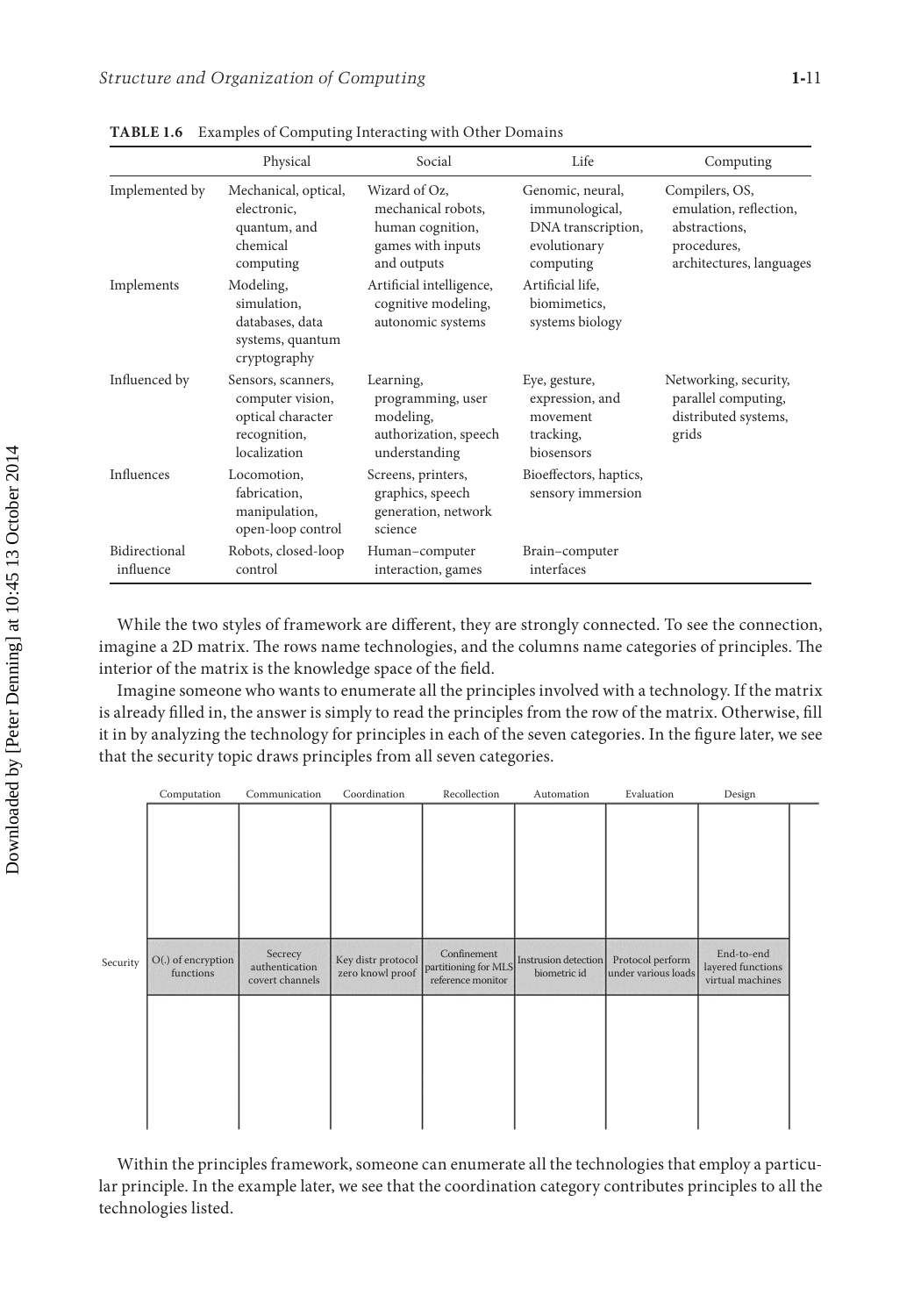

# **1.6 What Are Information Processes?**

There is a potential difficulty with defining computation in terms of information. Information seems to have no settled definition. Claude Shannon the father of information theory, in 1948 defined information as the expected number of yes–no questions one must ask to decide which message was sent by a source. This definition describes the inherent information of a source before any code is applied; all codes for the course contain the same information. Shannon purposely skirted the issue of the meaning of bit patterns, which seems to be important to defining information. In sifting through many published definitions, Paolo Rocchi (2010) concluded that definitions of information necessarily involve an objective component, signs and their referents or, in other words, symbols and what they stand for, and a subjective component, meanings. How can we base a scientific definition of information on something with such an essential subjective component?

Biologists have a similar problem with "life." Life scientist Robert Hazen (2007) notes that biologists have no precise definition of life, but they do have a list of seven criteria for when an entity is living. The observable affects of life, such as chemistry, energy, and reproduction, are sufficient to ground the science of biology. In the same way, we can ground a science of information on the observable affects (signs and referents) without a precise definition of meaning.

A representation is a pattern of symbols that stands for something. The association between a representation and what it stands for can be recorded as a link in a table or database or as a memory in people's brains. There are two important aspects of representations: *syntax* and *stuff*. Syntax is the rules for constructing patterns; it allows us to distinguish patterns that stand for something from patterns that do not. Stuff is measurable physical states of the world that hold representations, usually in media or signals. Put these two together and we can build machines that can detect when a valid pattern is present.

A representation that stands for a method of evaluating a function is called an algorithm. A representation that stands for values is called data. When implemented by a machine, an algorithm controls the transformation of an input data representation to an output data representation. The distinction between the algorithm and the data representations is pretty weak; the executable code output by a compiler looks like data to the compiler and algorithm to the person running the code.

Even this simple notion of representation has deep consequences. For example, as Gregory Chaitin (2006) has shown, there is no algorithm for finding the shortest possible representation of something.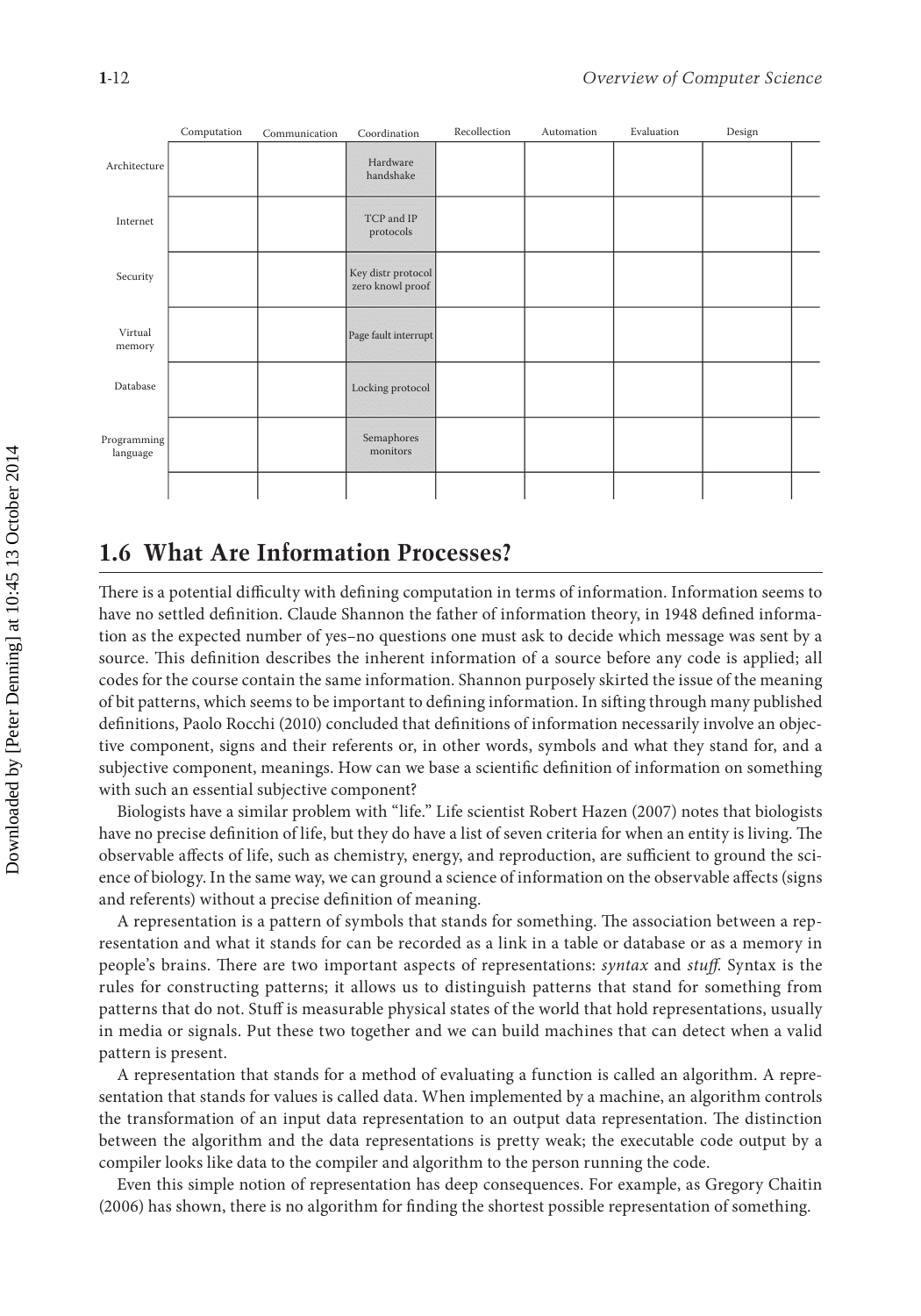Some scientists leave open the question of whether an observed information process is actually controlled by an algorithm. DNA translation can be called an information process; if someone discovers a controlling algorithm, it could be also called a computation.

Some mathematicians define computation separate from implementation. They do this by treating computations as logical orderings of strings in abstract languages and are able to determine the logical limits of computation. However, to answer questions about running time of observable computations, they have to introduce costs representing the time or energy of storing, retrieving, or converting representations. Many real-world problems require exponential-time computations as a consequence of these implementable representations. I still prefer to deal with implementable representations because they are the basis of a scientific approach to computation.

These notions of representation are sufficient to give us the definitions we need for computing. An information process is a sequence of representations. (In the physical world, it is a continuously evolving, changing representation.) A computation is an information process in which the transitions from one element of the sequence to the next are controlled by a representation. (In the continuous world, we would say that each infinitesimal time and space step is controlled by a representation.)

# **1.7 Where Computing Stands**

Computing as a field has come to exemplify good science as well as engineering. The science is essential to the advancement of the field because many systems are so complex that experimental methods are the only way to make discoveries and understand limits. Computing is now seen as a broad field that studies information processes, natural and artificial.

This definition is broad enough to accommodate three issues that have nagged computing scientists for many years: Continuous information processes (such as signals in communication systems or analog computers), interactive processes (such as ongoing web services), and natural processes (such as DNA translation) all seemed like computation but did not fit the traditional algorithmic definitions.

The great principles framework reveals a rich set of rules on which all computation is based. These principles interact with the domains of the physical, life, and social sciences, as well as with computing technology itself.

Computing is not a subset of other sciences. None of those domains is fundamentally concerned with the nature of information processes and their transformations. Yet this knowledge is now essential in all the other domains of science. Computer scientist Paul Rosenbloom (2012) of the University of Southern California argued that computing is a new great domain of science. He is on to something.

## **References**

Amarel, S. Computer science: A conceptual framework for curriculum planning. *ACM Communications* 14(6): 391–401 (June 1971).

- Arden, B. W. (ed.) The computer science and engineering research study. *ACM Communications* 19(12): 670–673 (December 1971).
- Arden, B. W. (ed.) *What Can Be Automated: Computer Science and Engineering Research Study* (*COSERS*). MIT Press, Cambridge, MA (1983).

Atchison, W. F. et al. (eds.) ACM Curriculum 68. *ACM Communications* 11: 151–197 (March 1968).

Baltimore, D. How biology became an information science. In *The Invisible Future* (P. Denning, ed.), McGraw-Hill, New York (2001), pp. 43–56.

Chaitin, G. *Meta Math! The Quest for Omega*. Vintage, New York (2006).

Coffman, E. G. and P. Denning. *Operating Systems Theory*. Prentice-Hall, Englewood Cliffs, NJ (1973).

Denning, P. Computing the profession. *Educom Review* 33: 26–30, 46–59 (1998). [http://net.educause.edu/](http://net.educause.edu) [ir/library/html/erm/erm98/erm9862.html](http://net.educause.edu) (accessed on October 15, 2013).

Denning, P. Who are we? *ACM Communications* 44(2): 15–19 (February 2001).